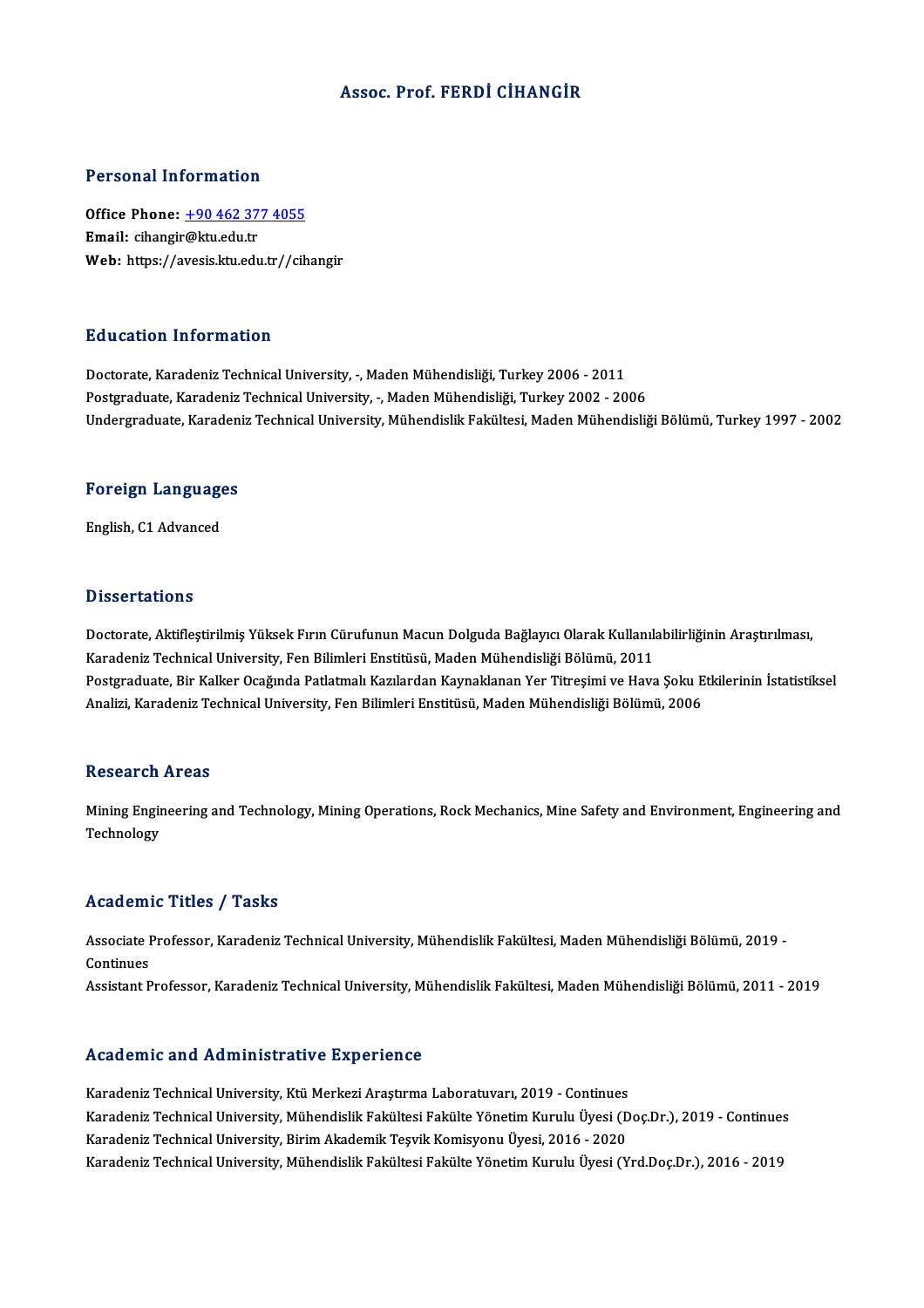### Courses

Engineering Statistics,Undergraduate,2019 -2020 Maden Mühendisliğine Giriş, Undergraduate, 2019 - 2020

### Advising Theses

**Advising Theses**<br>CİHANGİR F., Yapay Sinir Ağlarıyla Yeraltı Ayna Patlatmalarında Kaya Parçalanmasının Modellenmesi, Postgraduate,<br>C. Fravla(Student), 2019 CHANGIR F., Yapay Sinir<br>G.Ezoula(Student), 2019<br>CHANGIR E. Vülrek Evry CİHANGİR F., Yapay Sinir Ağlarıyla Yeraltı Ayna Patlatmalarında Kaya Parçalanmasının Modellenmesi, Postgraduate,<br>G.Ezoula(Student), 2019<br>CİHANGİR F., Yüksek Fırın Cürufunun Aktifleştirilmesinde Aktivatör Tipinin ve Aktivat G.Ezoula(Student), 2019<br>CİHANGİR F., Yüksek Fırın Cürufunun Aktifleştirilmesinde Akt<br>Özelliklerine Etkisi, Postgraduate, M.Kurtuluş(Student), 2019<br>CİHANÇİR E. Magun Dolauda Milməyanının Dayanım və Duna CİHANGİR F., Yüksek Fırın Cürufunun Aktifleştirilmesinde Aktivatör Tipinin ve Aktivatör Ekleme Zamanının Macun D<br>Özelliklerine Etkisi, Postgraduate, M.Kurtuluş(Student), 2019<br>CİHANGİR F., Macun Dolguda Mikroyapının Dayanım Özelliklerine Etkisi, Postgr<br>CİHANGİR F., Macun Dolg<br>Y.AKYOL(Student), 2016<br>CİHANGİR E. Atıldardan S CİHANGİR F., Macun Dolguda Mikroyapının Dayanım ve Duraylılık Özelliklerine Etkisinin Araştırılması, Postgraduate,<br>Y.AKYOL(Student), 2016<br>CİHANGİR F., Atıklardan Şlam Uzaklaştırmanın Macun Dolgu Dayanım ve İşlenebilirlik Ö Y.AKYOL(Student), 2016<br>CİHANGİR F., Atıklardan Şlam Uzaklaştırmanın Macun Dolgu Dayanım ve İşlenebilirlik Özelliklerine Etkisi, Postgraduate,<br>S.OCAK(Student), 2015

### **Jury Memberships**

**Jury Memberships**<br>Post Graduate, Yüksek Lisans Tez Savunma Sınavı Jüri Üyesi, Karadeniz Teknik Üniversitesi Fen Bilimleri Enstitüsü<br>Madan Mühandisliği APD (Yüksek Lisans), January 2020 yary "Attinburumpu"<br>Post Graduate, Yüksek Lisans Tez Savunma Sınavı Jüri Üye<br>Maden Mühendisliği ABD (Yüksek Lisans), January, 2020<br>Posterate, Doktora Tez Sayunması Jüri Üyeliği, Karadaniz Post Graduate, Yüksek Lisans Tez Savunma Sınavı Jüri Üyesi, Karadeniz Teknik Üniversitesi Fen Bilimleri Enstitüsü<br>Maden Mühendisliği ABD (Yüksek Lisans), January, 2020<br>Doctorate, Doktora Tez Savunması Jüri Üyeliği, Karaden

Maden Mühendisliği ABD (Yüksek<br>Doctorate, Doktora Tez Savunmas<br>ABD (Doktora), December, 2017

# ABD (Doktora), December, 2017<br>Articles Published in Journals That Entered SCI, SSCI and AHCI Indexes

- rticles Published in Journals That Entered SCI, SSCI and AHCI Indexes<br>I. Effect of Desliming of Tailings on the Fresh and Hardened Properties of Paste Backfill Made from<br>Alkeli Astivated Slag Altes Alexander III<br>Effect of Desliming of<br>Alkali-Activated Slag<br>Cibongin E Alguel V Effect of Deslimin<br>Alkali-Activated S<br>Cihangir F., Akyol Y.<br>ADVANGES IN MATI Alkali-Activated Slag<br>Cihangir F., Akyol Y.<br>ADVANCES IN MATERIALS SCIENCE AND ENGINEERING, vol.2020, 2020 (Journal Indexed in SCI)<br>Evaluation of the noutralization performances of the industrial wests products (JWDs)
- Cihangir F., Akyol Y.<br>ADVANCES IN MATERIALS SCIENCE AND ENGINEERING, vol.2020, 2020 (Journal Indexed in SCI)<br>II. Evaluation of the neutralization performances of the industrial waste products (IWPs) in sulphide-<br>rich envir ADVANCES IN MATERIALS SCIENCE AND ENGINE<br>Evaluation of the neutralization performance<br>rich environment of cemented paste backfill<br>Vilmez T. English P. Cihangin F. Yilmaz T., Erçıkdı B., Cihangir F. rich environment of cemented paste backfill<br>Yilmaz T., Erçıkdı B., Cihangir F.<br>JOURNAL OF ENVIRONMENTAL MANAGEMENT, vol.258, 2020 (Journal Indexed in SCI)<br>Effect of sodium silicate astivated slag at different silicate modu Yilmaz T., Erçıkdı B., Cihangir F.<br>JOURNAL OF ENVIRONMENTAL MANAGEMENT, vol.258, 2020 (Journal Indexed in SCI)<br>III. Effect of sodium-silicate activated slag at different silicate modulus on the strength and<br>migrostructural
- JOURNAL OF ENVIRONMENTAL MANAGEMENT, vol.258, 2020 (Journal Indexed in SCI)<br>Effect of sodium-silicate activated slag at different silicate modulus on the st<br>microstructural properties of full and coarse sulphidic tailings Effect of sodium-silicate activated slag at differe<br>microstructural properties of full and coarse su<br>CİHANGİR F., ERÇIKDI B., KESİMAL A., Ocak S., Akyol Y.<br>CONSTRUCTION AND RUU DINC MATERIALS. vol.195 microstructural properties of full and coarse sulphidic tailings paste backfill<br>CİHANGİR F., ERÇIKDI B., KESİMAL A., Ocak S., Akyol Y.<br>CONSTRUCTION AND BUILDING MATERIALS, vol.185, pp.555-566, 2018 (Journal Indexed in SCI)
- CİHANGİR F., ERÇIKDI B., KESİMAL A., Ocak S., Akyol Y.<br>CONSTRUCTION AND BUILDING MATERIALS, vol.185, pp.555-566, 2018 (Journal Indexed in SCI)<br>IV. Mechanical, hydrological and microstructural assessment of the durability o CONSTRUCTION AND BUILDING MA<br>Mechanical, hydrological and m<br>containing alkali-activated slag<br>CUANCIB E Almol V Mechanical, hydrolo<br>containing alkali-ac<br>CİHANGİR F., Akyol Y.<br>INTERNATIONAL IOU! containing alkali-activated slag<br>CİHANGİR F., Akyol Y.<br>INTERNATIONAL JOURNAL OF MINING RECLAMATION AND ENVIRONMENT, vol.32, no.2, pp.123-143, 2018<br>(Jaunnal Indoved in SCI) CİHANGİR F., Akyol Y.<br>INTERNATIONAL JOURN.<br>(Journal Indexed in SCI)<br>Excavatability. Assass INTERNATIONAL JOURNAL OF MINING RECLAMATION AND ENVIRONMENT,<br>(Journal Indexed in SCI)<br>V. Excavatability Assessment of Rock Masses for Geotechnical Studies<br>VESIMAL A. VARAMAN V. CHANCIB E. ERCIVELE
- (Journal Indexed in SCI)<br>Excavatability Assessment of Rock Masses for<br>KESİMAL A., KARAMAN K., CİHANGİR F., ERÇIKDI B.<br>HANDROOK OE RESEARCH ON TRENDS AND DICIT. HANDBOOK OF RESEARCH ON TRENDS AND DIGITAL ADVANCES IN ENGINEERING GEOLOGY, pp.231-256, 2018<br>(Journal Indexed in SCI) KESİMAL A., KARAMAN K., CİHANGİR F., ERÇIKDI B. HANDBOOK OF RESEARCH ON TRENDS AND DIGITAL ADVANCES IN ENGINEERING GEOLOGY, pp.23<br>(Journal Indexed in SCI)<br>VI. Core size effect on the dry and saturated ultrasonic pulse velocity of limestone samples<br>EDCIVDLE VARAMAN K, CH
- (Journal Indexed in SCI)<br>Core size effect on the dry and saturated ultrasonic pulse velocity of lim<br>ERÇIKDI B., KARAMAN K., CİHANGİR F., YILMAZ T., ALIYAZICIOGLU S., KESİMAL A.<br>ULTRASONICS. vel 72. pp.142.149.2016 (Journal Core size effect on the dry and saturated ultrasonic pulse<br>ERÇIKDI B., KARAMAN K., CİHANGİR F., YILMAZ T., ALIYAZICIOGL<br>ULTRASONICS, vol.72, pp.143-149, 2016 (Journal Indexed in SCI)<br>Effect of Adhesiye Type on the Measurem ERÇIKDI B., KARAMAN K., CİHANGİR F., YILMAZ T., ALIYAZICIOGLU S., KESİMAL A.<br>ULTRASONICS, vol.72, pp.143-149, 2016 (Journal Indexed in SCI)<br>VII. Effect of Adhesive Type on the Measurement of Modulus of Elasticity Using
-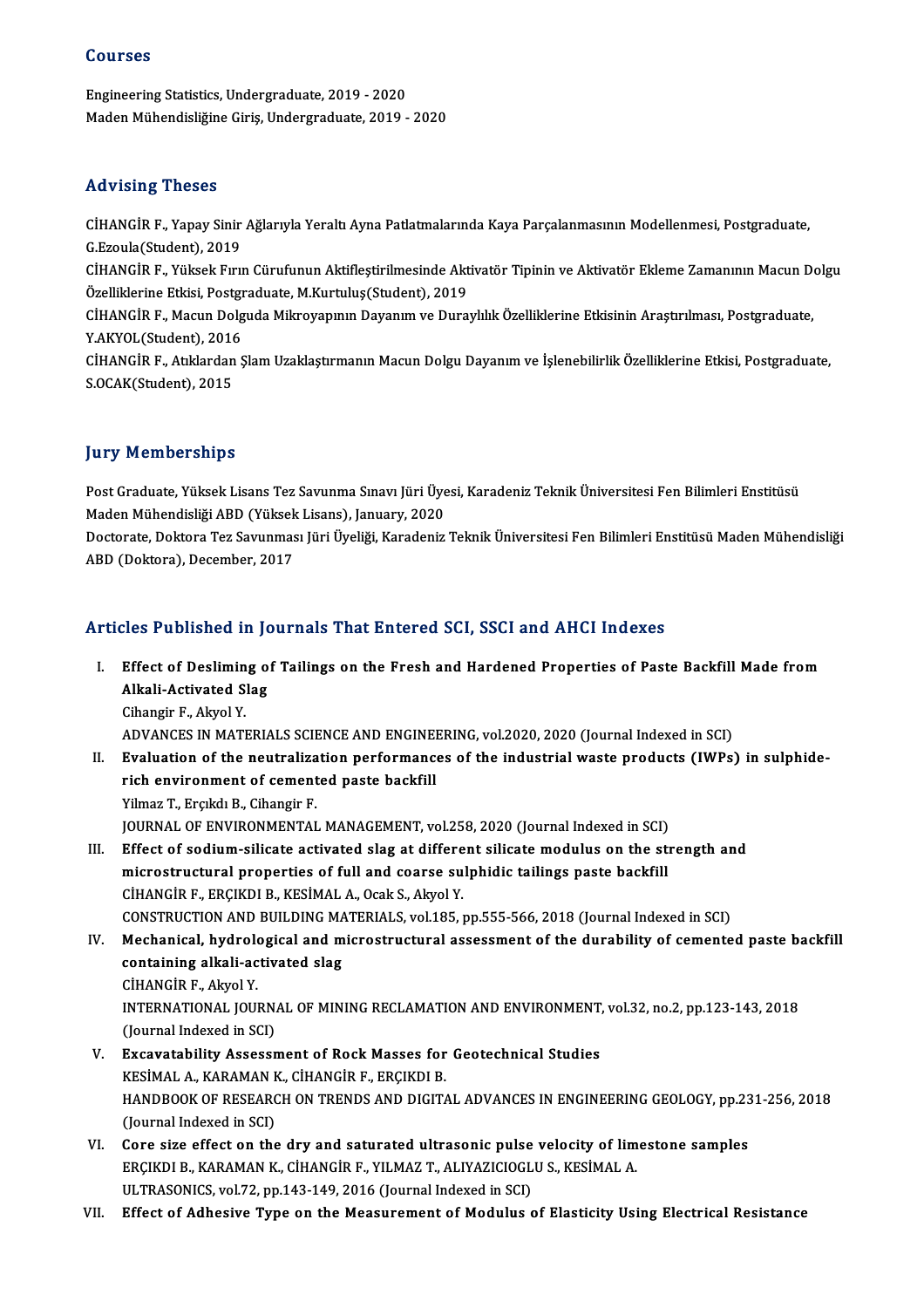Strain Gauges

KomurluE.,CİHANGİRF.,KESİMALA.,DEMİRS.

Strain Gauges<br>Komurlu E., CİHANGİR F., KESİMAL A., DEMİR S.<br>ARABIAN JOURNAL FOR SCIENCE AND ENGINEERING, vol.41, no.2, pp.433-441, 2016 (Journal Indexed in SCI)<br>Peste baskfill of bish sulphide mill tailings using alkali as

- VIII. Paste backfill of high-sulphide mill tailings using alkali-activated blast furnace slag: Effect of activator nature, concentration and slag properties ARABIAN JOURNAL FOR SCIENCE AND ENGINEERING, vol.<br>Paste backfill of high-sulphide mill tailings using alk<br>activator nature, concentration and slag properties<br>CUANCIP E. ERCIKDLE, KESIMAL A. DEVECLU, ERDEMIE CİHANGİRF.,ERÇIKDIB.,KESİMALA.,DEVECİH.,ERDEMİRF. activator nature, concentration and slag properties<br>CİHANGİR F., ERÇIKDI B., KESİMAL A., DEVECİ H., ERDEMİR F.<br>MINERALS ENGINEERING, vol.83, pp.117-127, 2015 (Journal Indexed in SCI)<br>Htilization of the Pragilian test for e CIHANGIR F., ERÇIKDI B., KESIMAL A., DEVECI H., ERDEMIR F.<br>MINERALS ENGINEERING, vol.83, pp.117-127, 2015 (Journal Indexed in SCI)<br>IX. Utilization of the Brazilian test for estimating the uniaxial compressive strength and
	- MINERALS EN<br>Utilization o<br>parameters<br>KARAMAN K Utilization of the Brazilian test for estimating the us<br>parameters<br>KARAMAN K., Cihangir F., Erçıkdı B., Kesimal A., Demirel S.<br>JOUPMAL OF THE SOUTH AERICAN INSTITUTE OF MINING

KARAMAN K., Cihangir F., Erçıkdı B., Kesimal A., Demirel S.

parameters<br>KARAMAN K., Cihangir F., Erçıkdı B., Kesimal A., Demirel S.<br>JOURNAL OF THE SOUTH AFRICAN INSTITUTE OF MINING AND METALLURGY, vol.115, pp.185-192, 2015 (Journal<br>Indexed in SCI Expanded) JOURNAL OF THE SOUTH AFRICAN INSTITUTE OF MINING AND METALLURGY, vol.115, pp.185-192, 2015 (Journa<br>Indexed in SCI Expanded)<br>X. Utilization of the Brazilian test for estimating the uniaxial compressive strength and shear st

Indexed in SC<br>Utilization o<br>parameters<br>KARAMAN K Utilization of the Brazilian test for estimating the uniaxia<br>parameters<br>KARAMAN K., CİHANGİR F., ERÇIKDI B., KESİMAL A., DEMIREL S.<br>JOUPMAL OF THE SOUTHERN AERICAN INSTITUTE OF MINING A

parameters<br>KARAMAN K., CİHANGİR F., ERÇIKDI B., KESİMAL A., DEMIREL S.<br>JOURNAL OF THE SOUTHERN AFRICAN INSTITUTE OF MINING AND METALLURGY, vol.115, no.3, pp.185-192,<br>2015 (Journal Indoved in SCL) KARAMAN K., CİHANGİR F., ER<br>JOURNAL OF THE SOUTHERN *I*<br>2015 (Journal Indexed in SCI)<br>Hillisation of alkali astivate JOURNAL OF THE SOUTHERN AFRICAN INSTITUTE OF MINING AND METALLURGY, vol.115, no.3, pp.185-192,<br>2015 (Journal Indexed in SCI)<br>XI. Utilisation of alkali-activated blast furnace slag in paste backfill of high-sulphide mill ta

2015 (Journal Indexed in SCI)<br>Utilisation of alkali-activate<br>of binder type and dosage<br>CULANCID E, ERCIVOLE, KESI Utilisation of alkali-activated blast furnace slag in p<br>of binder type and dosage<br>CİHANGİR F., ERÇIKDI B., KESİMAL A., Turan A., DEVECİ H.<br>MINERALS ENGINEERING .vol 30 nn 33 43 3013 (Journal

of binder type and dosage<br>CİHANGİR F., ERÇIKDI B., KESİMAL A., Turan A., DEVECİ H.<br>MINERALS ENGINEERING, vol.30, pp.33-43, 2012 (Journal Indexed in SCI)

- CIHANGIR F., ERÇIKDI B., KESIMAL A., Turan A., DEVECI H.<br>MINERALS ENGINEERING, vol.30, pp.33-43, 2012 (Journal Indexed in SCI)<br>XII. Use of high-density paste backfill for safe disposal of copper/zinc mine tailings<br>Vilmar E MINERALS ENGINEERING, vol.30, pp.33-43, 2012 (Journal Indexed in SCI)<br>Use of high-density paste backfill for safe disposal of copper/zinc r<br>Yılmaz E., BELEM T., BENZAAZOUA M., KESİMAL A., ERÇIKDI B., CİHANGİR F.<br>COSPODARKA GOSPODARKA SUROWCAMI MINERALNYMI-MINERAL RESOURCES MANAGEMENT, vol.27, no.3, pp.81-94, 2011<br>(Journal Indexed in SCI) Yılmaz E., BELEM T., BENZAAZOUA M., KESİMAL A., ERÇIKDI B., CİHANGİR F. GOSPODARKA SUROWCAMI MINERALNYMI-MINERAL RESOURCES MANAGEMENT, vol.27, no.3, pp.81-94, 201<br>(Journal Indexed in SCI)<br>XIII. Utilization of water-reducing admixtures in cemented paste backfill of sulphide-rich mill tailings<br>E
- (Journal Indexed in SCI)<br>Utilization of water-reducing admixtures in ceme:<br>ERÇIKDI B., CİHANGİR F., KESİMAL A., DEVECİ H., ALP İ.<br>JOUPNAL OF HAZAPDOUS MATERIALS, vol 179. pp 940. Utilization of water-reducing admixtures in cemented paste backfill of sulphide-r<br>ERÇIKDI B., CİHANGİR F., KESİMAL A., DEVECİ H., ALP İ.<br>JOURNAL OF HAZARDOUS MATERIALS, vol.179, pp.940-946, 2010 (Journal Indexed in SCI)<br>Ef ERÇIKDI B., CİHANGİR F., KESİMAL A., DEVECİ H., ALP İ.<br>JOURNAL OF HAZARDOUS MATERIALS, vol.179, pp.940-946, 2010 (Journal Indexed in SCI)<br>XIV. Effect of natural pozzolans as mineral admixture on the performance of ceme
- **JOURNAL OF HAZARDOU<br>Effect of natural pozz<br>sulphide-rich tailings<br>ERCIVDLE CULANCID E** Effect of natural pozzolans as mineral admixture<br>sulphide-rich tailings<br>ERÇIKDI B., CİHANGİR F., KESİMAL A., DEVECİ H., ALP İ.<br>WASTE MANACEMENT & RESEARCH. vol 29. no 5. nn 42 sulphide-rich tailings<br>ERÇIKDI B., CİHANGİR F., KESİMAL A., DEVECİ H., ALP İ.<br>WASTE MANAGEMENT & RESEARCH, vol.28, no.5, pp.430-435, 2010 (Journal Indexed in SCI)<br>Htilization of industrial waste produsta as pozzelanis mate

ERÇIKDI B., CİHANGİR F., KESİMAL A., DEVECİ H., ALP İ.<br>WASTE MANAGEMENT & RESEARCH, vol.28, no.5, pp.430-435, 2010 (Journal Indexed in SCI)<br>XV. Utilization of industrial waste products as pozzolanic material in cemented pa WASTE MANAGEMENT<br>Utilization of industri<br>sulphide mill tailings<br>ERCIVDLE CUANCIPE

ERÇIKDIB.,CİHANGİRF.,KESİMALA.,DEVECİH.,ALPİ.

JOURNAL OF HAZARDOUS MATERIALS, vol.168, pp.848-856, 2009 (Journal Indexed in SCI)

- ERÇIKDI B., CİHANGİR F., KESİMAL A., DEVECİ H., ALP İ.<br>JOURNAL OF HAZARDOUS MATERIALS, vol.168, pp.848-856, 2009 (Journal Indexed in SCI)<br>XVI. Cemented paste backfill of sulphide-rich tailings: Importance of binder type an ERÇIKDI B., KESİMAL A., CİHANGİR F., DEVECİ H., ALP İ.<br>CEMENT & CONCRETE COMPOSITES, vol.31, no.4, pp.268-274, 2009 (Journal Indexed in SCI) Cemented paste backfill of sulphide-rich tailings: Importance of binder type and d<br>ERÇIKDI B., KESİMAL A., CİHANGİR F., DEVECİ H., ALP İ.<br>CEMENT & CONCRETE COMPOSITES, vol.31, no.4, pp.268-274, 2009 (Journal Indexed in SCI
- XVII. Environmental impacts of blast-induced acceleration on slope instability at a limestone quarry KESİMALA.,ERÇIKDIB.,CİHANGİRF. ENVIRONMENTAL GEOLOGY, vol.54, no.2, pp.381-389, 2008 (Journal Indexed in SCI)

## Articles Published in Other Journals

rticles Published in Other Journals<br>I. İnşaat Atıklarının Yeraltı Madeni Üretim Boşluklarında Dolgu Malzemesi Olarak Kullanımı<br>Xılmaz T. Engildi B. Sibangir E Yılmaz T., Erçıkdı B., Cihangir F.<br>Yılmaz T., Erçıkdı B., Cihangir F.<br>Yanva Mühandialik Bilimleri Da Yılmaz T., Erçıkdı B., Cihangir F.<br>Konya Mühendislik Bilimleri Dergisi, vol.7, no.4, pp.784-796, 2019 (National Refreed University Journal)

Yılmaz T., Erçıkdı B., Cihangir F.<br>Konya Mühendislik Bilimleri Dergisi, vol.7, no.4, pp.784-796, 2019 (National Refreed Unive<br>II. An Experimental Study on Shear Strength of Cemented Paste Backfill Materials<br>ERCIED B Konya Mühendislik Bilimleri Dergisi, vol.7, no.4, pp.784-796,<br><mark>An Experimental Study on Shear Strength of Cemente</mark><br>KÖMÜRLÜ E., Turan A., CİHANGİR F., KESİMAL A., ERÇIKDI B.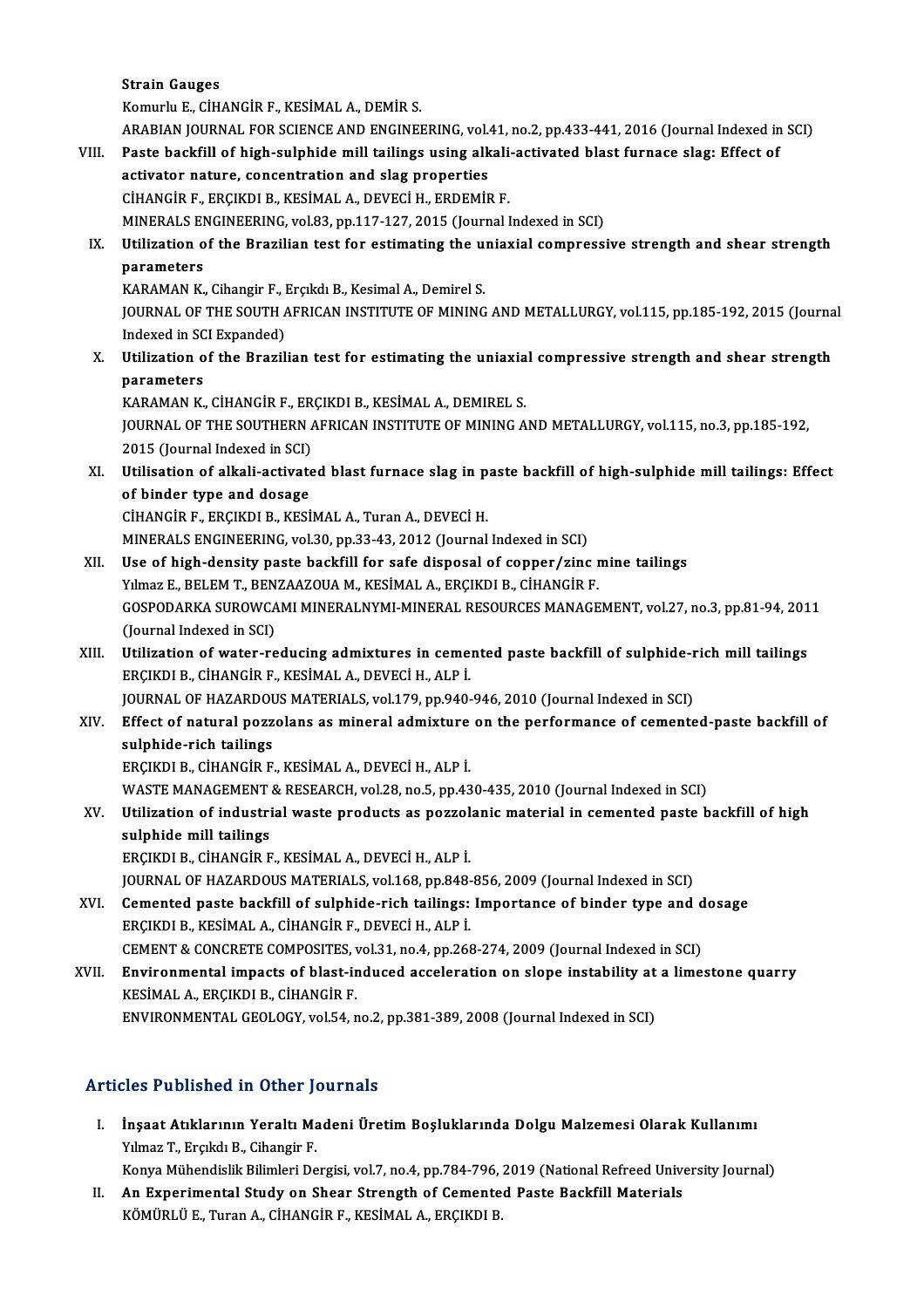Süleyman Demirel Üniversitesi Fen Bilimleri Enstitüsü Dergisi, vol.22, no.1, pp.45, 2018 (Other Refereed National<br>Journale) Süleyman<br>Journals)<br>Vülseek E Süleyman Demirel Üniversitesi Fen Bilimleri Enstitüsü Dergisi, vol.22, no.1, pp.45, 2018 (Other Refereed<br>Journals)<br>III. Yüksek Fırın Cürufu ve Perlit İkamesinin Çimentolu Macun Dolgunun Mekanik ve Mikroyapı<br>Örelliklerine E

## Journals)<br>Yüksek Fırın Cüruf<br>Özelliklerine Etkisi<br><sup>VII MAZ T. ERCIKDI E</sup> Yüksek Fırın Cürufu ve Perlit İk:<br>Özelliklerine Etkisi<br>YILMAZ T., ERÇIKDI B., CİHANGİR F.<br>Culareva Üniversitesi Mühandislik M YILMAZ T., ERÇIKDI B., CİHANGİR F.

Özelliklerine Etkisi<br>YILMAZ T., ERÇIKDI B., CİHANGİR F.<br>Çukurova Üniversitesi Mühendislik-Mimarlik Fakültesi Dergisi, vol.32, no.2, pp.239-251, 2017 (Other Refereed<br>National Journals) Cukurova Üniversitesi Mühendislik-Mimarlik Fakültesi Dergisi, vol.32, no.2, pp.239-<br>National Journals)<br>IV. Macun Dolgu Duraylılığının Ultrasonik P-Dalga Hızı ile Değerlendirilmesi<br>Ciyançip F

National Jour<br>**Macun Dolg<br>CİHANGİR F.**<br>Verbilimleri ( Macun Dolgu Duraylılığının Ultrasonik P-Dalga Hızı ile Değerlendirilmesi<br>CİHANGİR F.<br>Yerbilimleri (Bulletin for Earth Science), vol.38, no.1, pp.15-32, 2017 (International Refereed University Journal)<br>Three Dimensional Mod CİHANGİR F.<br>Yerbilimleri (Bulletin for Earth Science), vol.38, no.1, pp.15-32, 2017 (International Refereed University Journal<br>V. Three Dimensional Modelling of Rock Quality Designation (RQD) in a Limestone Quarry (Trab

**Yerbilimle**<br>Three Di<br>Turkey) Three Dimensional Modelling of Rock Quality Designation (<br>Turkey)<br>Aliyazıcıoğlu Ş., KARAMAN K., CİHANGİR F., ERÇIKDI B., KESİMAL A.<br>Electronis Journal of Vesational Colleges an 52,58,2016 (Internati

Turkey)<br>Aliyazıcıoğlu Ş., KARAMAN K., CİHANGİR F., ERÇIKDI B., KESİMAL A.<br>Electronic Journal of Vocational Colleges, pp.52-58, 2016 (International Refereed University Journal)<br>A semperative assessment of reek mass defermat

## Aliyazıcıoğlu Ş., KARAMAN K., CİHANGİR F., ERÇIKDI B., KESİMAL A.<br>Electronic Journal of Vocational Colleges, pp.52-58, 2016 (Internationa<br>VI. A comparative assessment of rock mass deformation modulus<br>Karaman K. Gibangin E. Electronic Journal of Vocational Co<br>A comparative assessment of r<br>Karaman K., Cihangir F., Kesimal A.<br>INTERNATIONAL JOURNAL OF MIN VI. A comparative assessment of rock mass deformation modulus<br>Karaman K., Cihangir F., Kesimal A.<br>INTERNATIONAL JOURNAL OF MINING SCIENCE AND TECHNOLOGY, vol.25, pp.735-740, 2015 (Journal Indexed in<br>ESCI) Karaman K., Cihangir F., Kesimal A. INTERNATIONAL JOURNAL OF MINING SCIENCE AND TECHNOLOGY, vol.25, pp.<br>ESCI)<br>VII. Kaya kütlesi deformasyon modülünün farklı yöntemlerle belirlenmesi<br>KARAMAN K. Gibangir E. Kesimal A

ESCI)<br>Kaya kütlesi deformasyon modü<br>KARAMAN K., Cihangir F., Kesimal A.<br>Yenbilimleri (Hasattana Üniversitesi ) Kaya kütlesi deformasyon modülünün farklı yöntemlerle belirlenmesi<br>KARAMAN K., Cihangir F., Kesimal A.<br>Yerbilimleri/Hacettepe Üniversitesi Yerbilimleri Uygulama ve Araştırma Merkezi Dergisi, vol.35, no.3, pp.253-270,<br>2014 KARAMAN K., Cihangir F., Kesimal A.<br>Yerbilimleri/Hacettepe Üniversitesi Yerbilim<br>2014 (National Refreed University Journal)<br>Kaya malzamasinin kahazyan ya issal s

## Yerbilimleri/Hacettepe Üniversitesi Yerbilimleri Uygulama ve Araştırma Merkezi Dergisi, vol.35, no.3,<br>2014 (National Refreed University Journal)<br>VIII. Kaya malzemesinin kohezyon ve içsel sürtünme açısının dolaylı yöntemler 2014 (National Refreed University Jones And Marked University Jones And Marked Ward<br>KARAMAN K., Cihangir F., Kesimal A.<br>Mehmet Akif Ersou Üniversitesi, Fen KARAMAN K., Cihangir F., Kesimal A.

Mehmet Akif Ersoy Üniversitesi, Fen Bilimleri Enstitüsü Dergisi, vol.4, no.2, pp.13-19, 2013 (National Refreed<br>University Journal) Mehmet Akif Ersoy Üniversitesi, Fen Bilimleri Enstitüsü Dergisi, vol.4, no.2, pp.13-19, 2013 (National R<br>University Journal)<br>IX. Kaya Malzemesinin Kohezyon ve İçsel Sürtünme Açısının Dolaylı Yöntemlerle İrdelenmesi<br>Karaman

# University Journal)<br><mark>Kaya Malzemesinin Kohezyon ve İ</mark><br>Karaman K., CİHANGİR F., KESİMAL A.<br>Fen Bilimleri Enstitüsü Dergisi (MAKÜ Kaya Malzemesinin Kohezyon ve İçsel Sürtünme Açısının Dolaylı Yöntemlerle İrdelenmesi<br>Karaman K., CİHANGİR F., KESİMAL A.<br>Fen Bilimleri Enstitüsü Dergisi (MAKÜ FEBED) (Mehmet Akif Ersoy Üniversitesi), vol.4, no.2, pp.13-19

Karaman K., CİHANGİR F., KESİMAL<br>Fen Bilimleri Enstitüsü Dergisi (MAK<br>(Other Refereed National Journals)<br>Tesis atıklarının vönetiminde m Fen Bilimleri Enstitüsü Dergisi (MAKÜ FEBED) (Mehmet Akif<br>(Other Refereed National Journals)<br>X. Tesis atıklarının yönetiminde macun dolgu teknolojisi<br>ERCIVDI B. CİHANCİB E. VESİMAL A. DEVECİ H

(Other Refereed National Journals)<br>Tesis atıklarının yönetiminde macun dolgu teknolojisi<br>ERÇIKDI B., CİHANGİR F., KESİMAL A., DEVECİ H. Madencilik Türkiye, vol.24, pp.70-75, 2012 (Other Refereed National Journals)

## XI. Kireçtaşlarının ağırlıkça su emme yüzdelerine göre bir ayrışma sınıflaması KARAMAN K., Cihangir F., Erçıkdı B., Kesimal A. İstanbul Yerbilimleri Dergisi, vol.24, no.2, pp.119-128, 2011 (Other Refereed National Journals)

- XII. Kireçtaşlarının ağırlıkça su emme yüzdelerine göre bir ayrışma sınıflaması KADİR K., CİHANGİR F., ERÇIKDI B., KESİMAL A. Yerbilimleri Dergisi, İstanbul Üniversitesi, vol.24, no.2, pp.119-128, 2011 (Other Refereed National Journals)
- XIII. Kiraçtaşlarının Ağırlıkça Su Emme Yüzdelerine Göre Bir Ayrışma Sınıflaması Karaman K., CİHANGİR F., ERÇIKDI B., KESİMAL A. Kiraçtaşlarının Ağırlıkça Su Emme Yüzdelerine Göre Bir Ayrışma Sınıflaması<br>Karaman K., CİHANGİR F., ERÇIKDI B., KESİMAL A.<br>İstanbul Yerbilimleri Dergisi, vol.24, no.2, pp.119-128, 2011 (Other Refereed National Journals)<br>Ki Karaman K., CİHANGİR F., ERÇIKDI B., KESİMAL A.<br>İstanbul Yerbilimleri Dergisi, vol.24, no.2, pp.119-128, 2011 (Other Refereed National Journals)<br>XIV. Killi karbonatlı kayaçlarda numune uzunluğunun ultrasonik P dalga hı
- İstanbul Yerbilimleri Dergisi, vol.24, no.2, pp.119<br>Killi karbonatlı kayaçlarda numune uzunlu<br>KADİR K., CİHANGİR F., ERÇIKDI B., KESİMAL A.<br>Madanailik Dergisi, vol.49, no.4, np.37,45,2010. Killi karbonatlı kayaçlarda numune uzunluğunun ultrasonik P dalga hızı ü<br>KADİR K., CİHANGİR F., ERÇIKDI B., KESİMAL A.<br>Madencilik Dergisi, vol.49, no.4, pp.37-45, 2010 (Other Refereed National Journals)<br>Doğal nuzalan özell KADİR K., CİHANGİR F., ERÇIKDI B., KESİMAL A.<br>Madencilik Dergisi, vol.49, no.4, pp.37-45, 2010 (Other Refereed National Journals)<br>XV. Doğal puzolan özelliklerinin macun dolgunun dayanım ve duraylılığına etkisi
- ERÇIKDIB.,CİHANGİRF.,KESİMALA.,DEVECİH.,ALPİ. Doğal puzolan özelliklerinin macun dolgunun dayanım ve duraylılığına etkisi<br>ERÇIKDI B., CİHANGİR F., KESİMAL A., DEVECİ H., ALP İ.<br>Yerbilimleri Dergisi, Hacettepe Üniversitesi, vol.29, no.1, pp.25-35, 2008 (Other Refereed ERÇIKDI B., CİHANGİR F., KESİMAL A., DEVECİ H., ALP İ.<br>Yerbilimleri Dergisi, Hacettepe Üniversitesi, vol.29, no.1, p<br>XVI. Drenaj koşullarının macun dolgu dayanımına etkisi

## Yerbilimleri Dergisi, Hacettepe Üniversitesi, vol.29, no.1,<br>Drenaj koşullarının macun dolgu dayanımına etki<br>ERÇIKDI B., CİHANGİR F., KESİMAL A., DEVECİ H., ALP İ.<br>Madanailik vol.47, no.2, nn.15,24,2008 (Othar Rafarece Drenaj koşullarının macun dolgu dayanımına etkisi<br>ERÇIKDI B., CİHANGİR F., KESİMAL A., DEVECİ H., ALP İ.<br>Madencilik, vol.47, no.2, pp.15-24, 2008 (Other Refereed National Journals)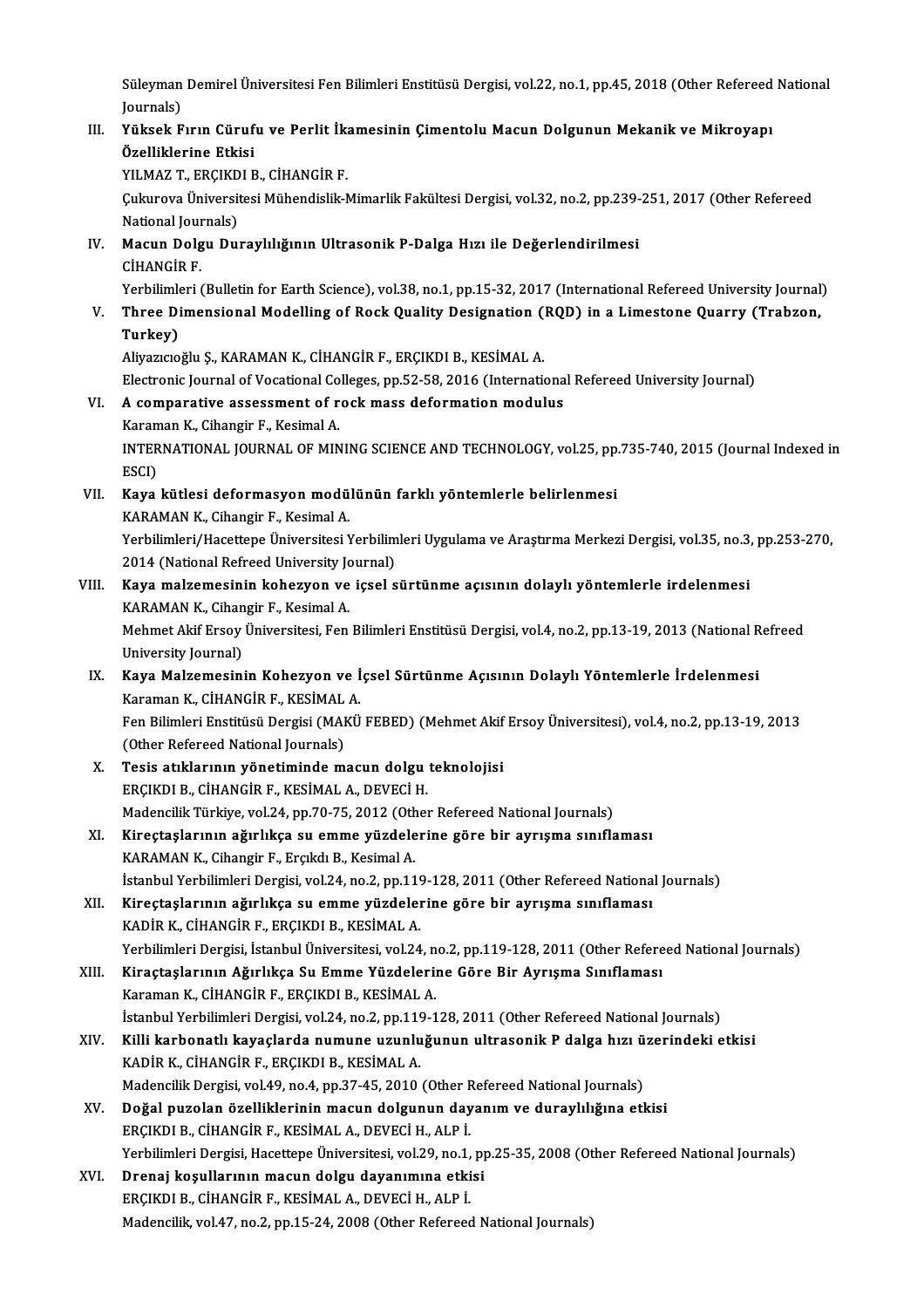XVI . Düzlemsel kaymanın oluştuğu bir kireçtaşı ocağında şev emniyet katsayısının belirlenmesi: Örnek Düzlemsel<br>uygulama<br>ERCIKDI B uygulama<br>ERCIKDI B., CİHANGİR F., KESİMAL A.

İstanbul Üniversitesi Yerbilimleri Dergisi, vol.19, no.2, pp.121-129, 2006 (National Refreed University Journal)

XVIII. Patlatma kaynaklı yer sarsıntısı ölçüm sonuçlarının değerlendirilmesi ERÇIKDIB.,KESİMALA.,YILMAZ E.,CİHANGİRF. Dumlupınar Üniversitesi Fen Bilimleri Dergisi, no.7, pp.195-216, 2004 (National Refreed University Journal)

## Books&Book Chapters

- I. Şev Duraylılığı ALİYAZICIOĞLU Ş., KESİMAL A., KARAMAN K., ERÇIKDI B., CİHANGİR F. Şev Duraylılığı<br>ALİYAZICIOĞLU Ş., KESİMAL A., KARAMAN K., ERÇIKDI B., CİHANGİR F.<br>in: Temel Madencilik Bilgileri, Aksoy C.O, Kömürlü E, Yaman H.E, Editor, Mayeb Ltd, Ankara, pp.950-1029, 2017<br>Evgayıstability, Assassmant of II. Excavatability Assessment of Rock Masses for Geotechnical Studies - CHAPTER 6<br>KESIMAL A., KARAMAN K., CIHANGIR F., ERCIKDI B. in: Temel Madencilik Bilgileri, Aksoy C.O, Kömürlü E,<br>**Excavatability Assessment of Rock Masses for**<br>KESİMAL A., KARAMAN K., CİHANGİR F., ERÇIKDI B.<br>in: Handbook of Besesush en Trands and Digital Ad: Excavatability Assessment of Rock Masses for Geotechnical Studies - CHAPTER 6<br>KESİMAL A., KARAMAN K., CİHANGİR F., ERÇIKDI B.<br>in: Handbook of Research on Trends and Digital Advances in Engineering Geology, Nurcihan Ceryan, KESİMAL A., KARAMAN K., C<br>in: Handbook of Research o<br>GLOBAL, pp.231-256, 2017<br>Prestisal Impertance of 1 In: Handbook of Research on Trends and Digital Advances in Engineering Geology,<br>GLOBAL, pp.231-256, 2017<br>III. Practical Importance of Tailings for Cemented Paste Backfill (Chapter 2) GLOBAL, pp.231-256, 2017<br>III. Practical Importance of Tailings for Cemented Paste Backfill (Chapter 2)<br>ERÇIKDI B., CİHANGİR F., KESİMAL A., DEVECİ H. in: Paste Tailings Management, Yilmaz E., Fall M., Editor, Springer, pp.7-32, 2017 IV. Şev Duraylılığı
- ALİYAZICIOĞLUŞ.,KESİMALA.,KARAMANK.,ERÇIKDIB.,CİHANGİRF. in: Temel Madencilik Bilgileri, C. Okay Aksoy, Eren Kömürlü, Hasan Eray Yaman, Editor, MAYEB, pp.950-1029, 2017 ALİYAZICIOĞLU Ş., KESİMAL A., KARAMAN K., ERÇIKDI B., CİHANGİR<br>in: Temel Madencilik Bilgileri, C. Okay Aksoy, Eren Kömürlü, Hasan E<br>V. Practical Importance of Tailings for Cemented Paste Backfill<br>ERCIKDI B. CİHANCİB E. KES
- in: Temel Madencilik Bilgileri, C. Okay Aksoy, Eren<br>Practical Importance of Tailings for Cement<br>ERÇIKDI B., CİHANGİR F., KESİMAL A., DEVECİ H.<br>in: Beste Tailings Manasament, Erel Yilmaz, Mama Practical Importance of Tailings for Cemented Paste Backfill<br>ERÇIKDI B., CİHANGİR F., KESİMAL A., DEVECİ H.<br>in: Paste Tailings Management, Erol Yilmaz, Mamadou Fall, Editor, Springer, pp.7-32, 2017<br>Executability Assessment ERÇIKDI B., CİHANGİR F., KESİMAL A., DEVECİ H.<br>in: Paste Tailings Management, Erol Yilmaz, Mamadou Fall, Editor, Springer, p<br>VI. Excavatability Assessment of Rock Masses for Geotechnical Studies<br>ERCIVELE
- in: Paste Tailings Management, Erol Yilmaz, Mamado<br>Excavatability Assessment of Rock Masses for<br>KESİMAL A., KARAMAN K., CİHANGİR F., ERÇIKDI B.<br>in: Handbook of Bossarsh on Trands and Digital Ad: Excavatability Assessment of Rock Masses for Geotechnical Studies<br>KESİMAL A., KARAMAN K., CİHANGİR F., ERÇIKDI B.<br>in: Handbook of Research on Trends and Digital Advances in Engineering Geology, , Editor, Engineering Scienc KESİMAL A., KARAMAN<br>in: Handbook of Resear<br>Reference Press, 2017

# Reference Press, 2017<br>Refereed Congress / Symposium Publications in Proceedings

efereed Congress / Symposium Publications in Proceedings<br>I. Bir Kireçtaşı Ocağında (Araklı-Trabzon) Sondajların 3 Boyutlu Analizi Yoluyla Kaya Şev Duraylılığı<br>Reğerlendirmesi nood dongrood<br>Bir Kireçtaşı Oca<br>Değerlendirmesi<br>ALİYAZICIQĞLUS Bir Kireçtaşı Ocağında (Araklı-Trabzon) Sondajların 3 Boyutlu<br>Değerlendirmesi<br>ALİYAZICIOĞLU Ş., KARAMAN K., KESİMAL A., CİHANGİR F., ERÇIKDI B.<br>Türkiye 24 Huslararası Madensilik Konsresi ve Sersisi 14 17 Nisan 20 <mark>Değerlendirmesi</mark><br>ALİYAZICIOĞLU Ş., KARAMAN K., KESİMAL A., CİHANGİR F., ERÇIKDI B.<br>Türkiye 24. Uluslararası Madencilik Kongresi ve Sergisi, 14-17 Nisan 2015, ANTALYA, Antalya, Turkey, pp.242

- ALİYAZICIOĞLU Ş., KARAMAN K., KESİMAL A., CİHANGİR F., ERÇIKDI B.<br>Türkiye 24. Uluslararası Madencilik Kongresi ve Sergisi, 14-17 Nisan 2015, ANTALYA, Antalya, Turkey, pp.242<br>II. Ordu-Mesudiye-Koyulhisar devlet yolu Topçam Türkiye 24. Uluslararası Madencilik Kongresi ve Ser<br>Ordu-Mesudiye-Koyulhisar devlet yolu Topçaı<br>projesi cebri borusuna etkisinin araştırılması<br>Ciyançip F. FRCIKDI R. KARAMAN K. YU MAZ T. L Ordu-Mesudiye-Koyulhisar devlet yolu Topçam T1 tünel<br>projesi cebri borusuna etkisinin araştırılması<br>CİHANGİR F., ERÇIKDI B., KARAMAN K., YILMAZ T., KESİMAL A.<br>KAVAMEK'2019 12. Bölgesel Kava Mekaniği Semperrumu, Trak projesi cebri borusuna etkisinin araştırılması<br>CİHANGİR F., ERÇIKDI B., KARAMAN K., YILMAZ T., KESİMAL A.<br>KAYAMEK'2018-12. Bölgesel Kaya Mekaniği Sempozyumu, Trabzon, Turkey, 3 - 05 October 2018, pp.360-365<br>Investigation o
- CİHANGİR F., ERÇIKDI B., KARAMAN K., YILMAZ T., KESİMAL A.<br>KAYAMEK'2018-12. Bölgesel Kaya Mekaniği Sempozyumu, Trabzon, Turkey, 3 05 October 2018, pp.360-365<br>III. Investigation of the effects of blastings made in the Ord KAYAMEK'2018-12. Bölgesel Kaya Mekaniği Sempozyumu, Trandestigation of the effects of blastings made in the Or<br>Tunnel on the Surface Penstock Pipe of Topçam HEPP<br>CUANCIP E ERCIVDLE KARAMAN K. YU MAZ T. KESIMAL III. Investigation of the effects of blastings made in the Ordu-Mesudiye-Koyulhisar state road Topçam T1<br>Tunnel on the Surface Penstock Pipe of Topçam HEPP<br>CİHANGİR F., ERÇIKDI B., KARAMAN K., YILMAZ T., KESİMAL A. Tunnel on the Surface Penstock Pipe of Topçam HEPP<br>CİHANGİR F., ERÇIKDI B., KARAMAN K., YILMAZ T., KESİMAL A.<br>ROCKMEC'2018, XII. Regional Rock Mechanics Symposium, 2 - 05 October 2018, pp.360-369<br>Componative Analysis of th

IV. Comparative Analysis of the Fundamental Rock Mechanics Parameters by Mohr Circle and p-q Graph KANTARCI O., YILMAZ T., CIHANGIR F., KESIMAL A. ROCKMEC'2018, XII. Regional Rock Mechanics Symptom Comparative Analysis of the Fundamental Ro<br>KANTARCI O., YILMAZ T., CİHANGİR F., KESİMAL A.<br>ROCKMEC'2019, YIL Regional Resk Meshanise Sump Comparative Analysis of the Fundamental Rock Mechanics Parameters by Mohr Circle and p-q Gr<br>KANTARCI 0., YILMAZ T., CİHANGİR F., KESİMAL A.<br>ROCKMEC'2018, XII. Regional Rock Mechanics Symposium, Trabzon, Turkey, 2 - 05 Octo KANTARCI O., YILMAZ T., CİHANGİR F., KESİMAL<br>ROCKMEC'2018, XII. Regional Rock Mechanics Sy<br>V. Cautious Blasting Around Nearby Buildings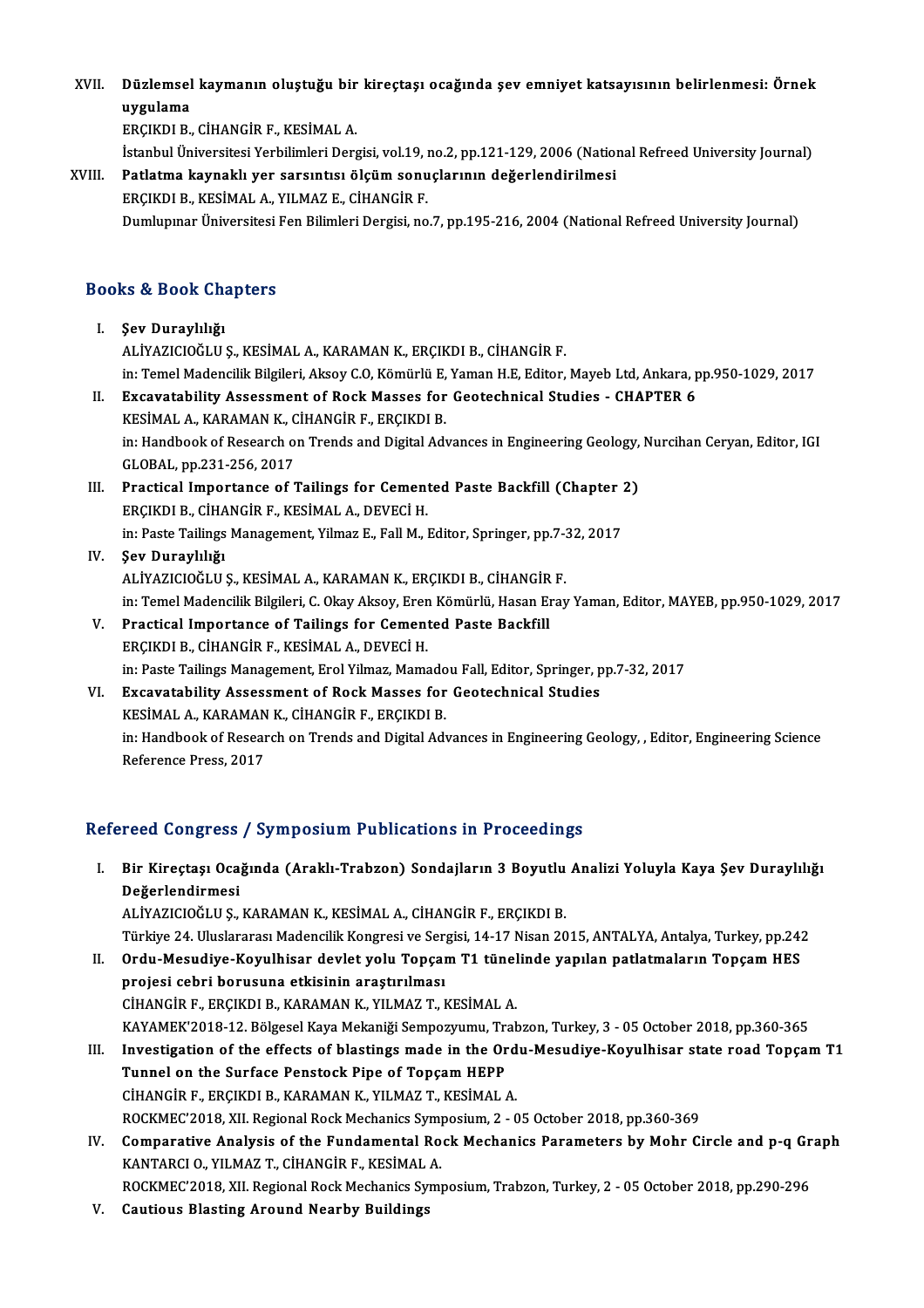CİHANGİRF.

CİHANGİR F.<br>18th International Multidisciplinary Scientific GeoConferences SGEM 2018, Varna, Bulgaria, 2 - 08 July 2018, vol.18,<br>nn 151 159 CİHANGİR F.<br>18th Interna<br>pp.151-158<br>Investisatis 18th International Multidisciplinary Scientific GeoConferences SGEM 2018, Varna, Bulgaria, 2<br>pp.151-158<br>VI. Investigation of the Effect of Tailings Characteristics on Paste Backfill Properties<br>CHANGIB E KESIMALA VIImar T.

## pp.151-158<br>Investigation of the Effect of Tailings Charact<br>CİHANGİR F., KESİMAL A., Yılmaz T., Koç E., Akyol Y.<br>19th International Multidisciplinary Scientifis Ceose Investigation of the Effect of Tailings Characteristics on Paste Backfill Properties<br>CİHANGİR F., KESİMAL A., Yılmaz T., Koç E., Akyol Y.<br>18th International Multidisciplinary Scientific Geoconference (SGEM 2018) Energy and CİHANGİR F., KESİMAL A., Yılmaz T., Koç E., Akyol Y.<br>18th International Multidisciplinary Scientific Geoco<br>Bulgaria, 2 - 08 July 2018, vol.Recycling, pp.97-104<br>Patlatma Kaynaklı Titresimlerle İlgili "Cayress 18th International Multidisciplinary Scientific Geoconference (SGEM 2018) Energy and Clean Technolo<br>Bulgaria, 2 - 08 July 2018, vol.Recycling, pp.97-104<br>VII. Patlatma Kaynaklı Titreşimlerle İlgili "Çevresel Gürültünün Değe

- Bulgaria, 2 08 July 2018, vol.Recycling, pp.97-104<br>Patlatma Kaynaklı Titreşimlerle İlgili "Çevresel Gürültünün Değerlendirilmesi ve Yönetimi<br>Yönetmeliği"nin Örnek Bir Calısma ile Değerlendirilmesi CİHANGİRF.,KESİMALA.,KOÇE.,YILMAZ T.,ERÇIKDIB. 9. Uluslararası Delme-Patlatma Sempozyumu, Ankara, Turkey, 1 - 02 December 2017, pp.51-59
- VIII. Macun Dolgunun Çevresel Etkileri: ÇBİ Deneyimi ERÇIKDI B., CİHANGİR F., KESİMAL A., DEVECİ H., EĞRİBOYUNOĞLU M., YILMAZ K. Macun Dolgunun Çevresel Etkileri: ÇBİ Deneyimi<br>ERÇIKDI B., CİHANGİR F., KESİMAL A., DEVECİ H., EĞRİBOYUNOĞLU M., YILMAZ K.<br>INTERNATIONAL SYMPOSIUM ON MINING AND ENVIRONMENT, Muğla, Turkey, 27 - 29 September 2017, pp.359-<br>2 ERÇI<br>INTE<br>375<br>Mari INTERNATIONAL SYMPOSIUM ON MINING AND ENVIRONMENT, Muğla, Turkey, 27 - 29 September 2017,<br>375<br>IX. Mermer Artıklarının Macun Dolguda Sülfürce Zengin Atık Malzemeye İkame Olarak Kullanımı<br>VII MAZ T. ERCIKDI B. CİHANCİR E
	- 375<br>IX. Mermer Artıklarının Macun Dolguda Sülfürce Zengin Atık Malzemeye İkame Olarak Kullanımı INTERNATIONAL SYMPOSIUM ON MINING AND ENVIRONMENT, Muğla, Turkey, 27 - 29 September 2017, pp.855-<br>868 YILMAZ T., ERÇIKDI B., CİHANGİR F. INTERNATIONAL SYMPOSIUM ON MINING AND ENVIRONMENT, Muğla, Turkey, 27 - 2<br>868<br>X. Investigation of the Relationships between Depth and Rock MassProperties<br>XARAMAN K. ALIXAZICIOČLUS KESIMAL A CHANCIP E ERCIKDLE
	- 868<br>Investigation of the Relationships between Depth and Rock Ma<br>KARAMAN K., ALİYAZICIOĞLU Ş., KESİMAL A., CİHANGİR F., ERÇIKDI B.<br>International Black See Mining & Tunnelling Sumnesium Trabgen, Turk KARAMAN K., ALİYAZICIOĞLU Ş., KESİMAL A., CİHANGİR F., ERÇIKDI B.<br>International Black Sea Mining & Tunnelling Symposium, Trabzon, Turkey, 2 - 04 November 2016, pp.61-65 KARAMAN K., ALIYAZICIOĞLU Ş., KESIMAL A., CİHANGİR F., ERÇIKDI B.<br>International Black Sea Mining & Tunnelling Symposium, Trabzon, Turkey, 2 - 04 Nov<br>XI. Investigation of the Relationship Between Depth and Rock Mas Properti

## International Black Sea Mining & Tunnelling Symposium, Trabzon, Turk<br>Investigation of the Relationship Between Depth and Rock Mas<br>KARAMAN K., ALİYAZICIOĞLU Ş., KESİMAL A., CİHANGİR F., ERÇIKDI B.<br>International Black Sea Mi Investigation of the Relationship Between Depth and Rock Mas Properties<br>KARAMAN K., ALİYAZICIOĞLU Ş., KESİMAL A., CİHANGİR F., ERÇIKDI B.<br>International Black Sea Mining & Tunnelling Symposium, Trabzon, Turkey, 2 - 04 Novem KARAMAN K., ALİYAZICIOĞLU Ş., KESİMAL A., CİHANGİR F., ERÇIKDI B.<br>11. International Black Sea Mining & Tunnelling Symposium, Trabzon, Turkey, 2 - 04 November 2016, pp.61-6<br>21. Granulated blast furnace slag, its production,

## Internatio<br>Granulato<br>Turkish)<br>Ciu Ancip Granulated blast furnace slag, its production, properties, areas of usage and advantages (In Turkish)<br>Turkish)<br>CİHANGİR F. Turkish)<br>CİHANGİR F.<br>International Black Sea Mining and Tunneling Symposium, Trabzon, Turkey, 2 - 04 November 2016, pp.361-368<br>Cranulated blast furnase alas its production proporties areas of usage and advantase.

## XIII. Granulated blast furnace slag its production properties areas of usage and advantage CIHANGIR F. International<br>Granulated<br>CİHANGİR F.<br>International Granulated blast furnace slag its production properties areas of usage and advantage<br>CİHANGİR F.<br>International Black Sea Mining & Tunnelling Symposium, Trabzon, Turkey, 2 - 04 November 2016, pp.361-368<br>Investigation of the

CİHANGİR F.<br>International Black Sea Mining & Tunnelling Symposium, Trabzon, Turkey, 2 - 04 Nov<br>XIV. Investigation of the relationship between depth and rock mass properties<br>XARAMAN K. ALİVAZICIQĞLUS, KESİMAL A. CİHANCİR E.

- International Black Sea Mining & Tunnelling Symposium, Trabzon, Turk<br>Investigation of the relationship between depth and rock mass<br>KARAMAN K., ALİYAZICIOĞLU Ş., KESİMAL A., CİHANGİR F., ERÇIKDI B.<br>International Black See M Investigation of the relationship between depth and rock mass properties<br>KARAMAN K., ALİYAZICIOĞLU Ş., KESİMAL A., CİHANGİR F., ERÇIKDI B.<br>International Black Sea Mining and Tunneling Symposium, Trabzon, Turkey, 2 - 04 Nov KARAMAN K., ALİYAZICIOĞLU Ş., KESİMAL A., CİHANGİR F., ERÇIKDI B.<br>International Black Sea Mining and Tunneling Symposium, Trabzon, Turkey, 2 - 04 Novemb<br>XV. Alkali aktive yüksek fırın cüruflu betonların mekanik özellikleri
- International Black Sea Mining and T<br>Alkali aktive yüksek fırın cüruflı<br>YILMAZ T., CİHANGİR F., ERÇIKDI B.<br>8. Uluslararası Kırmatas Samnazınım Alkali aktive yüksek fırın cüruflu betonların mekanik özelliklerinin araştırılması<br>YILMAZ T., CİHANGİR F., ERÇIKDI B.<br>8. Uluslararası Kırmataş Sempozyumu, Kütahya, Turkey, 13 - 14 October 2016, pp.236-242<br>Kaya Kütle Sınıfl YILMAZ T., CİHANGİR F., ERÇIKDI B.<br>8. Uluslararası Kırmataş Sempozyumu, Kütahya, Turkey, 13 - 14 Octob<br>XVI. Kaya Kütle Sınıflama Sistemlerinde UCS Parametresinin Rolü<br>XARAMAN K. KESİMAL A. ERÇIKDI R. CİHANCİR E. ALİYAZICIQ
	-
- 8. Uluslararası Kırmataş Sempozyumu, Kütahya, Turkey, 13 14 Octobe<br>Kaya Kütle Sınıflama Sistemlerinde UCS Parametresinin Rolü<br>KARAMAN K., KESİMAL A., ERÇIKDI B., CİHANGİR F., ALİYAZICIOĞLU Ş.<br>International Multidissinlin Kaya Kütle Sınıflama Sistemlerinde UCS Parametresinin Rolü<br>KARAMAN K., KESİMAL A., ERÇIKDI B., CİHANGİR F., ALİYAZICIOĞLU Ş.<br>International Multidisciplinary Congress of Eurasia, Odessa, Ukraine, 11 - 13 July 2016<br>Bir Kines KARAMAN K., KESİMAL A., ERÇIKDI B., CİHANGİR F., ALİYAZICIOĞLU Ş.<br>International Multidisciplinary Congress of Eurasia, Odessa, Ukraine, 11 - 13 July 2016<br>XVII. Bir Kireçtaşı Ocağındaki Kayaçların Kazılabilirlik Özellikleri
- International Multidisciplinary Congress of Eurasia, Odessa, U<br>Bir Kireçtaşı Ocağındaki Kayaçların Kazılabilirlik Özell<br>Aliyazıcıoğlu Ş., Karaman K., Cihangir F., Erçıkdı B., Kesimal A.<br>International Multidisciplinary Cong Bir Kireçtaşı Ocağındaki Kayaçların Kazılabilirlik Özelliklerinin Araştırılması<br>Aliyazıcıoğlu Ş., Karaman K., Cihangir F., Erçıkdı B., Kesimal A.<br>International Multidisciplinary Congress of Eurosia, Odessa, Ukraine, 11 - 1

# Aliyazıcıoğlu Ş., Karaman K., Cihangir F., Erçıkdı B., Kesimal A.<br>International Multidisciplinary Congress of Eurosia, Odessa, Ukraine, 11 - 13 July 2016, pp.18-23<br>XVIII. Three Dimensional Modeling of Rock Quality Desi Internation<br>Three Di<br>Turkey)<br>ALIVAZIC

- ALİYAZICIOĞLUŞ., KARAMAN K., CİHANGİR F., ERÇIKDI B., KESİMAL A. Turkey)<br>ALİYAZICIOĞLU Ş., KARAMAN K., CİHANGİR F., ERÇIKDI B., KESİMAL A.<br>International Multidisciplinary Congress of Eurosia, Odessa, Ukraine, 11 - 13 July 2016, pp.10-17<br>The Bole of UCS Baramatar in Boek Mass Classifisat ALIYAZICIOĞLU Ş., KARAMAN K., CIHANGIR F., ERÇIKDI B., KESIMAL A.<br>International Multidisciplinary Congress of Eurosia, Odessa, Ukraine, 11<br>XIX. The Role of UCS Parameter in Rock Mass Classification Systems<br>KARAMAN K. KESIM
- International Multidisciplinary Congress of Eurosia, Odessa, Ukraine, 11<br>The Role of UCS Parameter in Rock Mass Classification System:<br>KARAMAN K., KESİMAL A., ERÇIKDI B., CİHANGİR F., ALİYAZICIOĞLU Ş.<br>International Multidi The Role of UCS Parameter in Rock Mass Classification Systems<br>KARAMAN K., KESİMAL A., ERÇIKDI B., CİHANGİR F., ALİYAZICIOĞLU Ş.<br>International Multidisciplinary Congress of Eurosia, Odessa, Ukraine, 11 - 13 July 2016, pp.64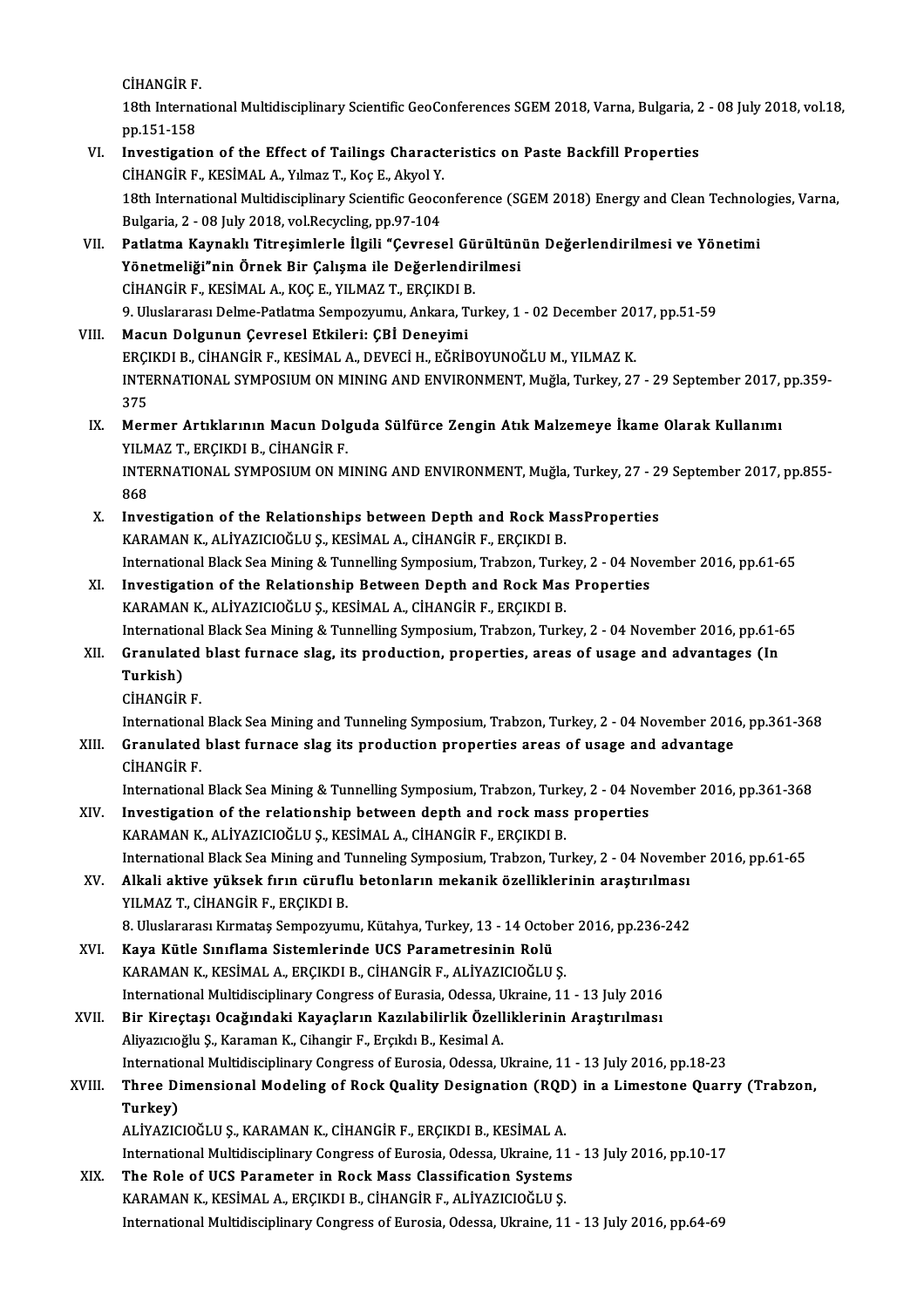| XX.     | Microstructural Properties of Alkali Activated Slag and Ordinary Portland Cement Pastes                            |
|---------|--------------------------------------------------------------------------------------------------------------------|
|         | <b>CİHANGİR F.</b>                                                                                                 |
|         | 16th International Multidisciplinary Scientific Geoconference SGEM 2016, Varna-Albena, Bulgaria, 30 June - 06 July |
|         | 2016, vol.II, pp.165-172                                                                                           |
| XXI.    | Effect of Tunnel Blasting Operation on the Surface Penstock Pipe                                                   |
|         | Yilmaz T., KARAMAN K., CİHANGİR F., ERÇIKDI B., KESİMAL A.                                                         |
|         | World Multidisciplinary Earth Sciences symposium (WMESS), Prague, Czech Republic, 5 - 09 September 2016,           |
|         | vol 44                                                                                                             |
| XXII.   | MICROSTRUCTURAL PROPERTIES OF ALKALI ACTIVATED SLAG AND ORDINARY PORTLAND CEMENT                                   |
|         | <b>PASTES</b>                                                                                                      |
|         | <b>CİHANGİR F</b>                                                                                                  |
|         | 16th International Multidisciplinary Scientific Geoconference (SGEM 2016), Albena, Bulgaria, 30 June - 06 July     |
|         | 2016, pp 165-172                                                                                                   |
| XXIII.  | Sondaj ve kimyasal analiz verileri kullanılarak bir kireçtaşı ocağının 3-boyutlu cevher modellemesi                |
|         | ALİYAZICIOĞLU Ş., KARAMAN K., KESİMAL A., CİHANGİR F., ERÇIKDI B.                                                  |
|         | MÜHJEO'2015, Ulusal Mühendislik Jeolojisi Sempozyumu, Trabzon, Turkey, 3 - 05 September 2015, pp.351-356           |
| XXIV.   | Küre Bakır Madenindeki Tesis ve Baraj Atıklarının Macun Dolgu Olarak Kullanılabilirliğinin                         |
|         | <i>incelenmesi</i>                                                                                                 |
|         | ERCIKDI B., CİHANGİR F., KESİMAL A., DEVECİ H., TEZCAN A., KÜÇÜKATEŞ K., Enisoğlu F., Karaoğlu V.                  |
|         | 24. Uluslararası Madencilik Kongresi ve Sergisi (24th International Mining Congress & Exhibition of Turkey),       |
|         | Antalya, Turkey, 14 - 17 April 2015, pp.256-265                                                                    |
| XXV.    | Macun Dolguda Duraylılığın Mikroyapısal Değerlendirmesi                                                            |
|         | CİHANGİR F., ERCIKDI B., KESİMAL A., DEVECİ H., Ocak S., Yunus A.                                                  |
|         | 24. Uluslararası Madencilik Kongresi ve Sergisi (24th International Mining Congress & Exhibition of Turkey),       |
|         | Antalya, Turkey, 14 - 17 April 2015, pp.266-282                                                                    |
| XXVI.   | Küre bakır madenindeki tesis ve baraj atıklarının macun dolgu olarak kullanılabilirliğinin<br>incelenmesi          |
|         | ERÇIKDI B., CİHANGİR F., KESİMAL A., DEVECİ H., Tezcan A., KAZIM K., FATİH E., VAKKAS K.                           |
|         | Türkiye 24. Uluslararası Madencilik Kongresi ve Sergisi, Antalya, Turkey, 14 - 17 April 2015, pp.256-265           |
| XXVII.  | Bir Kireçtaşı Ocağında (Araklı-Trabzon) Sondajların 3 Boyutlu Analizi Yoluyla Kaya Şev Duraylılığı                 |
|         | Değerlendirmesi                                                                                                    |
|         | ALİYAZICIOĞLU Ş., KARAMAN K., KESİMAL A., CİHANGİR F., ERÇIKDI B.                                                  |
|         | Türkiye 24. Uluslararası Madencilik Kongresi ve Sergisi, Antalya, Turkey, 14 - 17 April 2015, pp.242-247           |
| XXVIII. | Macun dolguda duraylılığın mikroyapısal değerlendirilmesi                                                          |
|         | CİHANGİR F., ERÇIKDI B., KESİMAL A., DEVECİ H., Ocak S., Akyol Y.                                                  |
|         | Türkiye 24. Uluslararası Madencilik Kongresi ve Sergisi, Antalya, Turkey, 14 - 17 April 2015, pp.266-282           |
| XXIX.   | A Numerical Study on Deformation Measurement of Rock Materials using Electrical Resistance Strain                  |
|         | Gauges: Investigation of Adhesive Type and Thickness Effect                                                        |
|         | KÖMÜRLÜ E., CİHANGİR F., KESİMAL A., DEMİR S.                                                                      |
|         | 24th International Congress and Exhibition of Turkey (IMCET 2015), Antalya, Turkey, 14 - 17 April 2015, pp.407-    |
|         | 412                                                                                                                |
| XXX.    | Investigation of the Potential Use of Process and Dam Tailings as Paste Backfill Material at Küre                  |
|         | <b>Copper Mine</b>                                                                                                 |
|         | Erçıkdı B., CİHANGİR F., Kesimal A., DEVECİ H., Tezcan A., Küçükateş K., Enisoğlu F., Karaoğlu V.                  |
|         | Proceedings of the 24th International Mining Congress of Turkey, Antalya, Turkey, 14 - 17 April 2015, pp.256-265   |
| XXXI.   | The Assessment of Rock Slope Stability by 3 Dimensional Drillhole Analysis in a Limestone Quarry                   |
|         | (Araklı-Trabzon)                                                                                                   |
|         | Aliyazıcıoğlu Ş., Karaman K., KESİMAL A., CİHANGİR F., ERÇIKDI B.                                                  |
|         | Proceedings of the 24th International Mining Congress of Turkey, Antalya, Turkey, 14 - 17 April 2015, pp.242-248   |
| XXXII.  | Microstructural Evaluation of Paste Backfill durability                                                            |
|         | CİHANGİR F., Erçıkdı B., Kesimal A., Deveci H., Ocak S., Akyol Y.                                                  |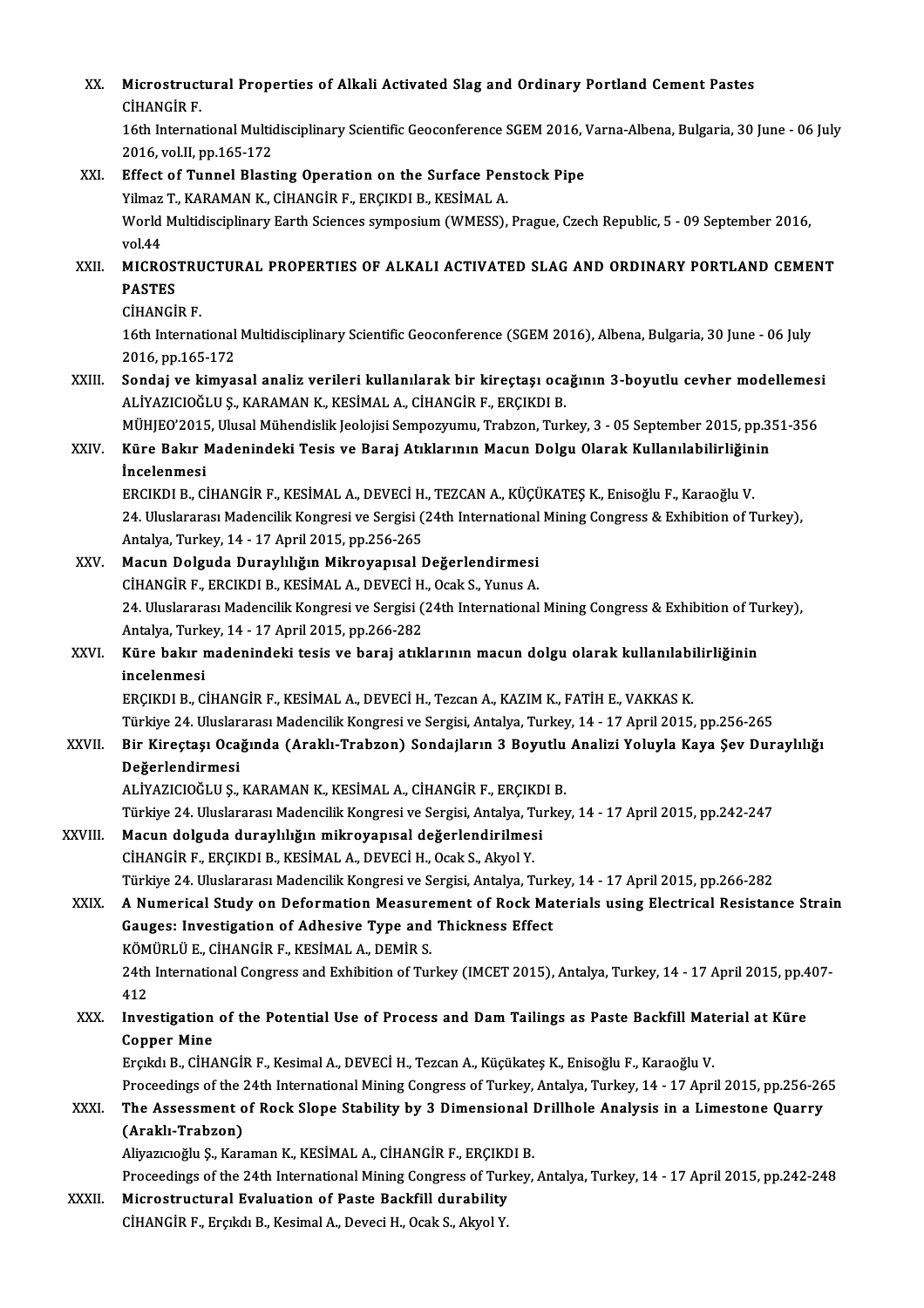Proceedings of the 24th International Mining Congress of Turkey, Antalya, Turkey, 14 - 17 April 2015, pp.266-282<br>Reğlawa: türünün masun delgu görenekliliğine etkişi

- Proceedings of the 24th International Mining Congress of Tu<br>XXXIII. Bağlayıcı türünün macun dolgu gözenekliliğine etkisi<br>CİHANCİP E ERCIKDI B. KESİMAL A DEVECİ H. Alayal X. O Proceedings of the 24th International Mining Congress of Turkey, Antalya, Turke<br>Bağlayıcı türünün macun dolgu gözenekliliğine etkisi<br>CİHANGİR F., ERÇIKDI B., KESİMAL A., DEVECİ H., Akyol Y., Ocak S., Kurtulmuş M.<br>Y. Bölges Bağlayıcı türünün macun dolgu gözenekliliğine etkisi<br>CİHANGİR F., ERÇIKDI B., KESİMAL A., DEVECİ H., Akyol Y., Ocak S., Kurtulmuş M.<br>XI. Bölgesel Kaya Mekaniği Sempozyumu, Afyon, Turkey, 7 - 09 May 2014, pp.205-212
- XXXIV. Jeopolimerlerin Macun Dolgunun Dayanım ve İşlenebilirlik Özelliklerine Etkisi CİHANGİR F., ERÇIKDI B., KESİMAL A., DEVECİ H., Akyol Y., Ocak S., Kurtuluş M. Jeopolimerlerin Macun Dolgunun Dayanım ve İşlenebilirlik Özelliklerine Etkisi<br>CİHANGİR F., ERÇIKDI B., KESİMAL A., DEVECİ H., Akyol Y., Ocak S., Kurtuluş M.<br>Türkiye 23. Uluslararası Madencilik Kongresi ve Sergisi, Antalya, CİHANGİR F., ERÇIKDI B., KESİMAL A., DEVECİ H., Akyol Y., Ocak S., Kurtuluş M.<br>Türkiye 23. Uluslararası Madencilik Kongresi ve Sergisi, Antalya, Turkey, 16 - 19 April 20<br>XXXV. Ieopolimerlerin macun dolgunun dayanım ve işle
- Türkiye 23. Uluslararası Madencilik Kongresi ve Sergisi, Antalya, Turkey, 16 19<br>Jeopolimerlerin macun dolgunun dayanım ve işlenebilirlik özelliklerine<br>CİHANGİR F., ERÇIKDI B., KESİMAL A., DEVECİ H., Akyol Y., Ocak S., Ku Jeopolimerlerin macun dolgunun dayanım ve işlenebilirlik özelliklerine etkisi<br>CİHANGİR F., ERÇIKDI B., KESİMAL A., DEVECİ H., Akyol Y., Ocak S., Kurtulmuş M.<br>Türkiye 23. Uluslararası Madencilik Kongresi ve Sergisi, Antalya CİHANGİR F., ERÇIKDI B., KESİMAL A., DEVECİ H., Akyol Y., Ocak S., Kurtulmuş M.<br>Türkiye 23. Uluslararası Madencilik Kongresi ve Sergisi, Antalya, Turkey, 16 - 19 Ap<br>XXXVI. Cimentoya Alternatif Çevreci Bağlayıcılarla Durayl
- Türkiye 23. Uluslararası Madencilik Kongresi ve Sergisi, Ant.<br>Çimentoya Alternatif Çevreci Bağlayıcılarla Duraylı M<br>CİHANGİR F., ERÇIKDI B., KESİMAL A., DEVECİ H., TURAN A.<br>4. Madencilik ve Cevre Semnezyumu, İsmir Turkev, 6. Gimentoya Alternatif Çevreci Bağlayıcılarla Duraylı Macun Dolgu Üretimi<br>CİHANGİR F., ERÇIKDI B., KESİMAL A., DEVECİ H., TURAN A.<br>4. Madencilik ve Çevre Sempozyumu, İzmir, Turkey, 2 - 03 June 2011, pp.281-291 CİHANGİR F., ERÇIKDI B., KESİMAL A., DEVECİ H., TURAN A.<br>4. Madencilik ve Çevre Sempozyumu, İzmir, Turkey, 2 - 03 June 2011, pp.281-291<br>XXXVII. NaOH ile aktifleştirilmiş yüksek fırın cürufu çimentosunun sülfürce zengin atı
- 4. Madencilik ve Çevre Sempozyumu, İzmir, Turkey, 2 03 June 2011<br>NaOH ile aktifleştirilmiş yüksek fırın cürufu çimentosunun sı<br>macun dolguda kullanılması ve durabilite değerlendirmeleri<br>CiyANCİR E ERCIKDI R. KESİMAL A DE NaOH ile aktifleştirilmiş yüksek fırın cürufu çimento<br>macun dolguda kullanılması ve durabilite değerlend<br>CİHANGİR F., ERÇIKDI B., KESİMAL A., DEVECİ H., Turan A.<br>Türkiye 22. Uluslararası Madansilik Kanarası ve Sarsisi, An macun dolguda kullanılması ve durabilite değerlendirmeleri<br>CİHANGİR F., ERÇIKDI B., KESİMAL A., DEVECİ H., Turan A.<br>Türkiye 22. Uluslararası Madencilik Kongresi ve Sergisi, Ankara, Turkey, 11 - 13 May 2011, pp.329-339<br>Kava
- CİHANGİR F., ERÇIKDI B., KESİMAL A., DEVECİ H., Turan A.<br>Türkiye 22. Uluslararası Madencilik Kongresi ve Sergisi, Ankara, Turkey, 11 13 May 2011, pp.329-339<br>XXXVIII. Kayaçların Tek Eksenli Basınç Dayanımı Tahmininde Schm Türkiye 22. Uluslararası Madencilik Kongresi ve Se<br>**Kayaçların Tek Eksenli Basınç Dayanımı Tah**ı<br>Karaman K., ERÇIKDI B., CİHANGİR F., KESİMAL A.<br>Türkiye 22. Uluslararası Madensilik Kongresi ve Se Kayaçların Tek Eksenli Basınç Dayanımı Tahmininde Schmidt Çekici Yöntemlerinin İncele:<br>Karaman K., ERÇIKDI B., CİHANGİR F., KESİMAL A.<br>Türkiye 22. Uluslararası Madencilik Kongresi ve Sergisi, Ankara, Turkey, 11 - 13 May 20 Karaman K., ERÇIKDI B., CİHANGİR F., KESİMAL A.<br>Türkiye 22. Uluslararası Madencilik Kongresi ve Sergisi, Ankara, Turkey, 11 - 13 May 2011, pp.87-94<br>XXXIX. Kayaçların tek eksenli basınç dayanımı tahmininde Schmidt Çekic
	- Türkiye 22. Uluslararası Made<br>Kayaçların tek eksenli bası<br>yöntemlerinin incelenmesi<br>KARAMAN K. Erekdı B. Giban Kayaçların tek eksenli basınç dayanımı tahmininde Schmidt Çekici sertlik tayini değerlendirme<br>yöntemlerinin incelenmesi<br>KARAMAN K., Erçıkdı B., Cihangir F., Kesimal A. yöntemlerinin incelenmesi<br>KARAMAN K., Erçıkdı B., Cihangir F., Kesimal A.<br>22. Dünya Madencilik Kongresi, Ankara, Turkey, 11 - 13 May 2011, vol.22, pp.87-94<br>Htilisation of sodium silisate estivated blast funnese slag es en

KARAMAN K., Erçıkdı B., Cihangir F., Kesimal A.<br>22. Dünya Madencilik Kongresi, Ankara, Turkey, 11 - 13 May 2011, vol.22, pp.87-94<br>XL. Utilisation of sodium silicate activated blast furnace slag as an alternative binder in 22. Dünya Madencilik Kongres<br>Utilisation of sodium silica<br>high-sulphide mill tailings<br>CiuANCiB E Turan A EBCIK Utilisation of sodium silicate activated blast furnace<br>high-sulphide mill tailings<br>CİHANGİR F., Turan A., ERÇIKDI B., KESİMAL A., DEVECİ H.<br>Preseedings of the 14th International Seminer on Baste an

high-sulphide mill tailings<br>CİHANGİR F., Turan A., ERÇIKDI B., KESİMAL A., DEVECİ H.<br>Proceedings of the 14th International Seminar on Paste and Thickened Tailings, Perth, Australia, 5 - 07 April 2011,<br>nn 465 475 CİHANGİR F.<br>Proceedings<br>pp.465-475<br>Effect of bi Proceedings of the 14th International Seminar on Paste and Thickened Tailings, Perth, Australia, 5 - 07 April 2011<br>pp.465-475<br>XLI. Effect of binder type and proportion on the short and long term strength of cemented paste

- pp.465-475<br>XLI. Effect of binder type and proportion on the short and long term strength of cemented paste backfill<br>ERCIKDI B., CİHANGİR F., KESİMAL A., DEVECİ H., ALP İ. Effect of binder type and proportion on the short and long term strength of cemented paste<br>ERÇIKDI B., CİHANGİR F., KESİMAL A., DEVECİ H., ALP İ.<br>First Southern Hemisphere International Rock Mechanics Symposium (SHIRMS), P ERÇIKDI B., CİHANGİR F., KESİ<br>First Southern Hemisphere In<br>September 2009, pp.193-199<br>Caunaua duuanlı magun dal First Southern Hemisphere International Rock Mechanics Symposium (SHIRMS), Perth, Australia<br>September 2009, pp.193-199<br>XLII. Cevreye duyarlı macun dolgu teknolojisi Çayeli Bakır İşletmelerinde örnek uygulama
- September 2009, pp.193-199<br>Çevreye duyarlı macun dolgu teknolojisi Çayeli Bakır İşletmelerinde örnek<br>ERÇIKDI B., KESİMAL A., CİHANGİR F., DEVECİ H., ALP İ., YAZICI M., ŞAHİN B.<br>3. Madencilik ve Çevre Sempozyumu, Ankara, Tu Cevreye duyarlı macun dolgu teknolojisi Çayeli Bakır İşletmelerinde örnek uygulama
- XLIII. Aktifleştirilmiş yüksek fırın cürufunun macun dolguda bağlayıcı olarak kullanılabilirliği CİHANGİRF.,TuranA.,ERÇIKDIB.,KESİMALA.,DEVECİH. Aktifleştirilmiş yüksek fırın cürufunun macun dolguda bağlayıcı olarak kullanılabilirliği<br>CİHANGİR F., Turan A., ERÇIKDI B., KESİMAL A., DEVECİ H.<br>Türkiye 21. Uluslararası Madencilik Kongresi ve Sergisi, Antalya, Turkey, 6 CİHANGİR F., Turan A., ERÇIKDI B., KESİMAL A., DEVECİ H.<br>Türkiye 21. Uluslararası Madencilik Kongresi ve Sergisi, Antalya, Turkey, 6 - 08 May 2009, pp.579-585<br>XLIV. Piritli atıklardan üretilen çimentolu macun dolgunun daya
- Piritli atıklardan üretilen çimentolu macun dolgunun dayanım ve deformasyon özellikleri<br>ERÇIKDI B., CİHANGİR F., KESİMAL A., DEVECİ H., ALP İ. Piritli atıklardan üretilen çimentolu macun dolgunun dayanım ve deformasyon özellikleri<br>ERÇIKDI B., CİHANGİR F., KESİMAL A., DEVECİ H., ALP İ.<br>Türkiye 21. Uluslararası Madencilik Kongresi ve Sergisi, Antalya, Turkey, 6 - 0 ERÇIKDI B., CİHANGİR F., KESİMAL A., DEVECİ H., ALP İ.<br>Türkiye 21. Uluslararası Madencilik Kongresi ve Sergisi, Antalya, Turkey, 6 - (XLV.)<br>XLV. Atık Cam ve Uçucu Kül Katkılı Macun Dolgunun Dayanım Özellikleri
- Türkiye 21. Uluslararası Madencilik Kongresi ve S<br>Atık Cam ve Uçucu Kül Katkılı Macun Dolgu:<br>ERÇIKDI B., CİHANGİR F., KESİMAL A., DEVECİ H.<br>IV. Bölgesel Kave Mekaniği Somnozuumu, İsmir T Atık Cam ve Uçucu Kül Katkılı Macun Dolgunun Dayanım Özellikleri<br>ERÇIKDI B., CİHANGİR F., KESİMAL A., DEVECİ H.<br>IX. Bölgesel Kaya Mekaniği Sempozyumu, İzmir, Turkey, 30 - 31 October 2008, pp.484-495
- XLVI. Atık Tane Boyunun Macun Dolgu Dayanım ve Mikroyapısına Etkisi CİHANGİRF.,YılmazE.,ERÇIKDIB.,KESİMALA. Atık Tane Boyunun Macun Dolgu Dayanım ve Mikroyapısına Etkisi<br>CİHANGİR F., Yılmaz E., ERÇIKDI B., KESİMAL A.<br>IX. Bölgesel Kaya Mekaniği Sempozyumu, İzmir, Turkey, 30 - 31 October 2008, pp.162-171<br>Karluthan tasasağında yanı
- XLVII. Korkuthan taşocağında yapılan patlatmalı kazı çalışmalarının çevresel açıdan değerlendirilmesi<br>ERÇIKDI B., CİHANGİR F., KESİMAL A. IX. Bölgesel Kaya Mekaniği Sempozyu<br><mark>Korkuthan taşocağında yapılan p</mark>:<br>ERÇIKDI B., CİHANGİR F., KESİMAL A.<br>VIII. Ulugal Yaya Makaniği Semporuyu

VIII. Ulusal Kaya Mekaniği Sempozyumu, İstanbul, Turkey, 2 - 03 November 2006, pp.221-227